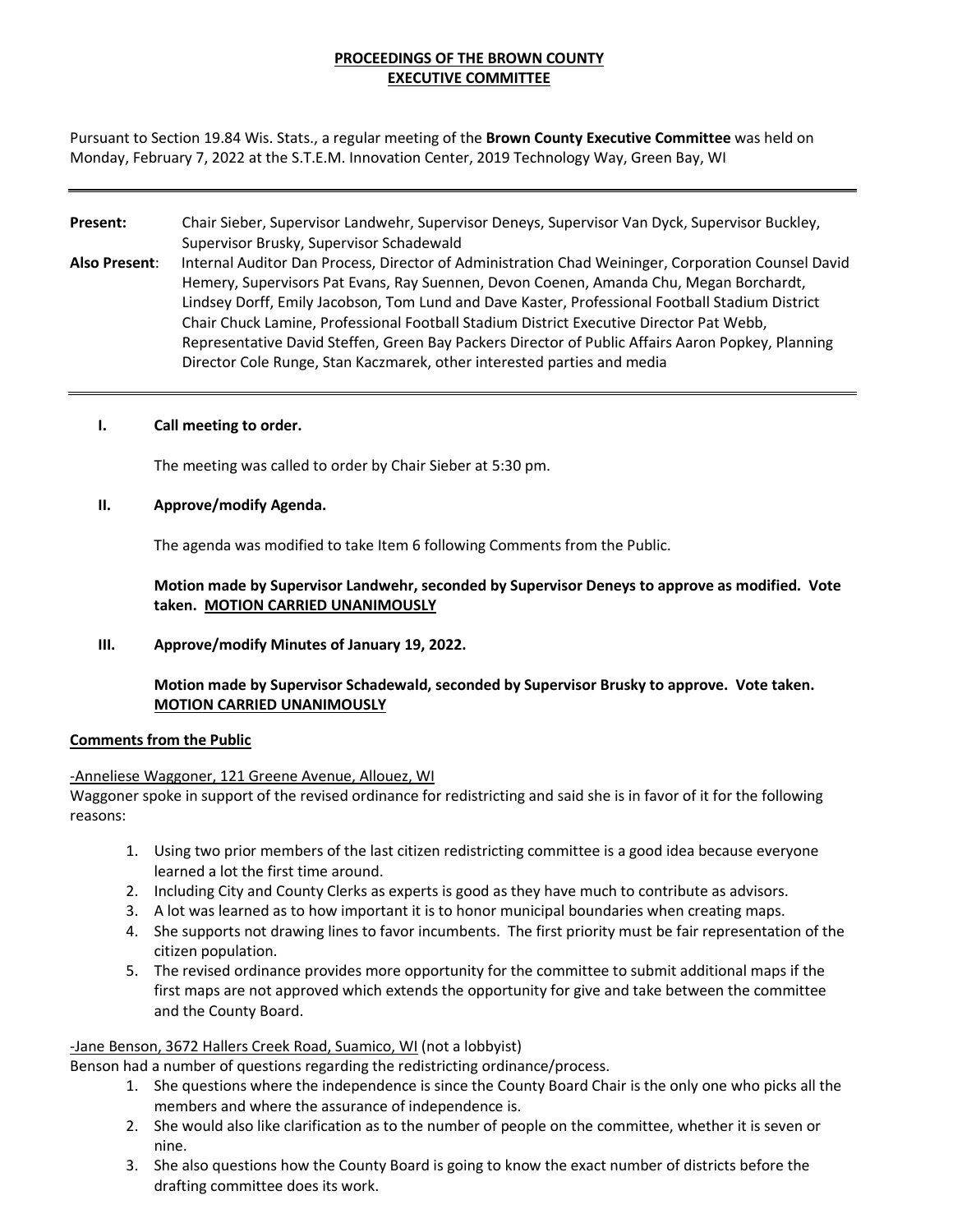- 4. She also questions language that a public comment meeting will only be held if there is time.
- 5. Language was referred to in 15.12 that if the County Board does not like the maps, they can draw their own maps which would wash everything out and this is disturbing to her.
- 6. She is concerned about intimidation by Supervisors who attend meetings that are not on the committee.
- 7. She questions why the county is responsible for reviewing the census blocks the federal government uses.

*Although shown in the proper format here, Item 6 was taken at this time.* 

# **1. Review Minutes Of:** None.

#### **Internal Auditor**

# **2. 2021 Petty Cash and Cash on Hand Fourth Quarter Review - Report.**

Internal Auditor Dan Process informed this is an annual requirement of all departments that have petty cash or cash on hand. Based on the results, there were a few minor issues that have been addressed and taken care of.

**Motion made by Supervisor Landwehr, seconded by Supervisor Brusky to receive and place on file. Vote taken. MOTION CARRIED UNANIMOUSLY**

# **3. Status Update (January 1 – January 31, 2022).**

This is a report of the activity done by Process during the month of January.

# **Motion made by Supervisor Deneys, seconded by Supervisor Buckley to receive and place on file. Vote taken. MOTION CARRIED UNANIMOUSLY**

#### **Communications**

**4. Communication from Supervisor Suennen, including Supervisors Sieber and Schadewald: I am submitting a proposed ordinance to replace the existing Chapter 15 Ordinance, titled Redistricting Procedures. The existing Chapter 15 was used in 2020 and 2021 to create the Citizen Drafting Ad Hoc Committee and the redistricting maps. This process failed for several reasons. I formed a group of interested individuals in October from November 1st to January 19, we have worked to identify the issues, the procedures used, and identify improvement. The 9-member group included 3 members from the 2021 Citizens Drafting Committee, 2 municipal clerks, the Brown County Planning Director and 3 Brown County Supervisors. The group's recommendation is to significantly change Chapter 15, consequently this proposal is a replacement of the existing ordinance. I have included a summary of the redistricting process review groups members, actions, procedures and the 5-page Chapter 15 Ordinance proposal.** *Referred from January County Board.*

Suennen recalled the County Board approved a Redistricting Committee in January 2020. It was a great concept, but when there is a concept without identifying how it will function, the implementation can fail and it is his opinion that the Redistricting Committee failed. After talking with several people, Suennen decided to form a group of interested parties to try to identify and fix what was wrong while it was still fresh in people's minds. Suennen's group consisted of nine members, including three Supervisors, three members for the current ad hoc committee, the Director of Planning and two municipal clerks.

The group held three meetings and tried to conduct an open forum. Suennen was the lead of the group and Director of Planning, Cole Runge, facilitated the topics. Agendas and minutes for each meeting were distributed. Once the group felt they had identified the issues of the prior committee, verbiage was tweaked and the proposed ordinance was created and distributed for comment. The group felt the proposal appropriately reflected the consensus of the committee and there were very few issues that were challenged or contested. Suennen said there was no political talk during the meetings; they focused on how to make the process better. The proposed ordinance in the agenda packet would replace the current ordinance.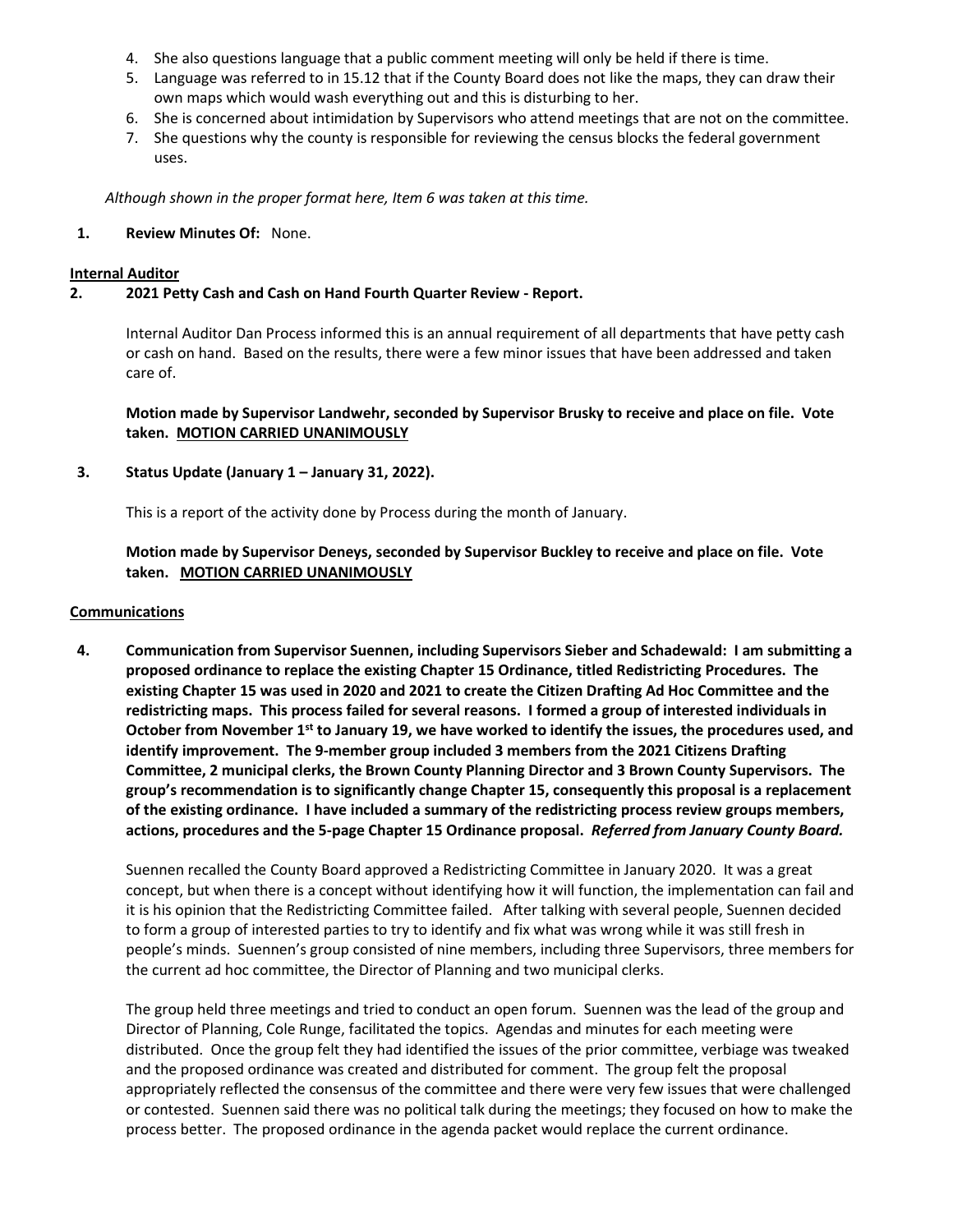The proposed ordinance contained information on many of the questions asked by Jane Benson under *comments from the public* and Suennen spoke to these points and outlined other details contained in the proposed ordinance.

Director of Planning and committee member Cole Runge addressed census blocks and said the census blocks are provided by the federal government and Census Bureau and the county does not have much control over that. There is an opportunity to do a slight amount of tweaking to correct any egregious errors and submit them to the Census Bureau but that is all.

From a staff perspective, Runge feels having the input of municipal clerks is a very important aspect because what the county approves has to be turned in to the municipalities. Further, when they started the process, Chapter 15 was pretty wide open and allowed the committee and staff to identify and prioritize their own criteria. When they went through the process the felt there were certain criteria that should have been prioritized higher so under this proposal, going into the next process, there would be more clear guidance.

# **Motion made by Supervisor Schadewald, seconded by Supervisor Brusky to approve.** *Motion withdrawn.*

Supervisor Van Dyck commented on some of the language in the proposed ordinance and talked of areas he would like to see amended such as public comments, public hearings and submission of additional maps.

**Friendly amendment made by Supervisor Van Dyck to amend 15.10 to read, "The drafting committee must hold a public comment meeting before submission of maps to the County Board Chair."** *Amendment withdrawn.*

# **Motion made by Supervisor Landwehr, seconded by Supervisor Schadewald to open the floor to allow interested parties to speak. Vote taken. MOTION CARRIED UNANIMOUSLY**

# -Stan Kaczmarek, 3848 Anston Road, Green Bay, WI

Kaczmarek was a member of the committee and thanked Suennen for all his work. Having a definitive number of seats from the beginning would have been helpful. Kaczmarek also talked about the compressed timeline and said in June the committee met and some of this was going to possibility get delayed and the redistricting had to go through for upcoming elections. He feels the criteria in the proposed ordinance will make it much easier for future committees to go through the redistricting process. When it was all said and done, they covered a lot in three meetings and they got Chapter 15 to a good working document and he is happy with the end result.

Kaczmarek submitted a letter from another member of the committee, Randy Griswold, that is attached hereto.

# **Motion made by Supervisor Landwehr, seconded by Supervisor Buckley to close the floor and return to regular order of business. Vote taken. MOTION CARRIED UNANIMOUSLY**

Supervisor Deneys asked if this proposed ordinance has been reviewed by Corporation Counsel. Corporation Counsel David Hemery informed he does not draft resolutions or ordinances without being directed to do so by a committee. He has reviewed the document, however, there are several areas that should be revised and these were discussed with input from several supervisors.

Deneys stated he is in support of revising this ordinance because it will give guidance during the next redistricting process.

# **Motion made by Supervisor Schadewald, seconded by Supervisor Brusky to refer to Corporation Counsel for review. MOTION CARRIED UNANIMOUSLY**

*Supervisor Van Dyck was excused at 8:52 pm.*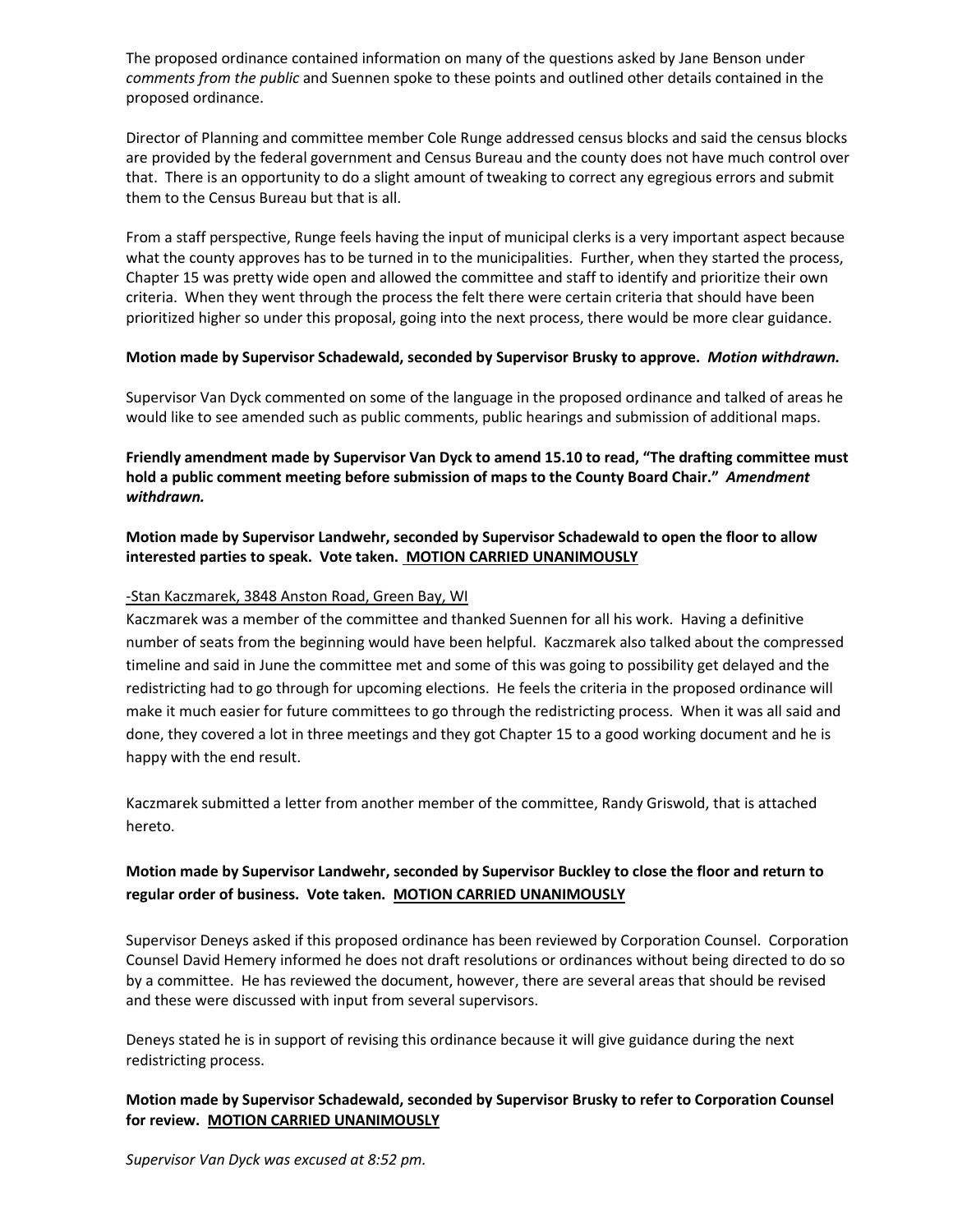**5. Communication from Supervisor Suennen: I am submitting a proposal to create an ordinance regarding jurisdictional authority of the Brown County Board. This ordinance is for the board to only consider resolutions on subject matter issues that Brown County has jurisdictional authority over, except where it directly involves an existing or prior financial specific subject matter issue; or an existing or prior operational or specific subject matter issue, of Brown County municipalities within Brown County.**  *Referred from January County Board.*

Suennen noted issues have come up in the past where resolutions have been drafted on issues the Board has no jurisdictional authority over. This proposed ordinance says that if the Brown County Board has jurisdictional authority over something, a resolution can be drafted, but if they do not have jurisdictional authority over an issue, they should not waste time with a resolution. He recalled the marijuana issue in the past and said he received a number of calls asking why the Board spent time on an issue they did not have any authority over.

Landwehr does not think this is something we can restrict. Hemery responded that this would be this body regulating itself. He likes the idea but would would like time to review it, but he feels it may be something that can legally be done.

Schadewald said this was attempted in the past but failed because there were questions as to who would enforce it, how much money would be spent to enforce it and will there be a lawsuit for trying to enforce it. Under Roberts Rules, the County Board has self-regulating motions. A motion can be made to table something and then there is no discussion. There is also the ability to call the question at any time. You can also challenge the Chair. He will support this but sees minefields ahead that he does not want to go through because Roberts Rules already has provisions in place.

Suennen agreed that anything can be tabled at any time, but part of the issue is that if there is a basic criteria on things that a Board has decided upon, you can refer to that and then create an exception to anything if the Board approves it. In his opinion, we should set up the criterial and if the Board decides they want to vary from it, they can take a vote to do so. Otherwise, this criteria will hopefully minimize the number of things taken up that the Board has no jurisdictional authority over.

Supervisor Chu hears that the Board invests too much time on things that are not going to have a changeable impact and she also hears comments frequently that we do not want to tie the hands of future Boards and she is confused as to how to hold those two things together at the same time.

Hemery explained there is always only one Board of Brown County Supervisors; there is no past Board or future Board. The makeup of the Board changes from time to time, but it is always the same continuous Board of Supervisors and the Board can always undo the things they have done in the past.

Supervisor Coenen appreciates this because she feels there are times discussions should end, but she also feels that since the Board is an arm of the state, she does not want this to hinder things when there are times the Board needs to have a voice for their constituents.

Sieber feels the people that can decide if something is pertinent to Brown County is the Board at the time. It seems that at least half of the things that have been discussed since he has been on the Board have had absolutely nothing to do with the function of the County; it is either how the Board conducts their business or giving an opinion on some other subject matter. He believes it is up to the Board to decided at each meeting what they are going to take up and what they are not. Leaving it up to the Board is the best place to be and each County Board member should have a vote on whether or not they want to take something up.

**Motion made by Supervisor Landwehr, seconded by Supervisor Brusky to refer to Corporation Counsel. Vote taken. Ayes: Buckley, Landwehr, Brusky, Schadewald, Deneys Nay: Sieber MOTION CARRIED** 

**6. Communication from Supervisor Evans: To read as such: "The Brown County Board of Supervisors is in support of the Green Bay/Brown County Professional Football Stadium District." Results of the vote will be sent to the Wisconsin State Legislature (all Senate and Assembly members) and office of the Governor. As the people of Brown County have provided over \$300 million in a half-percent sales tax lasting almost 15**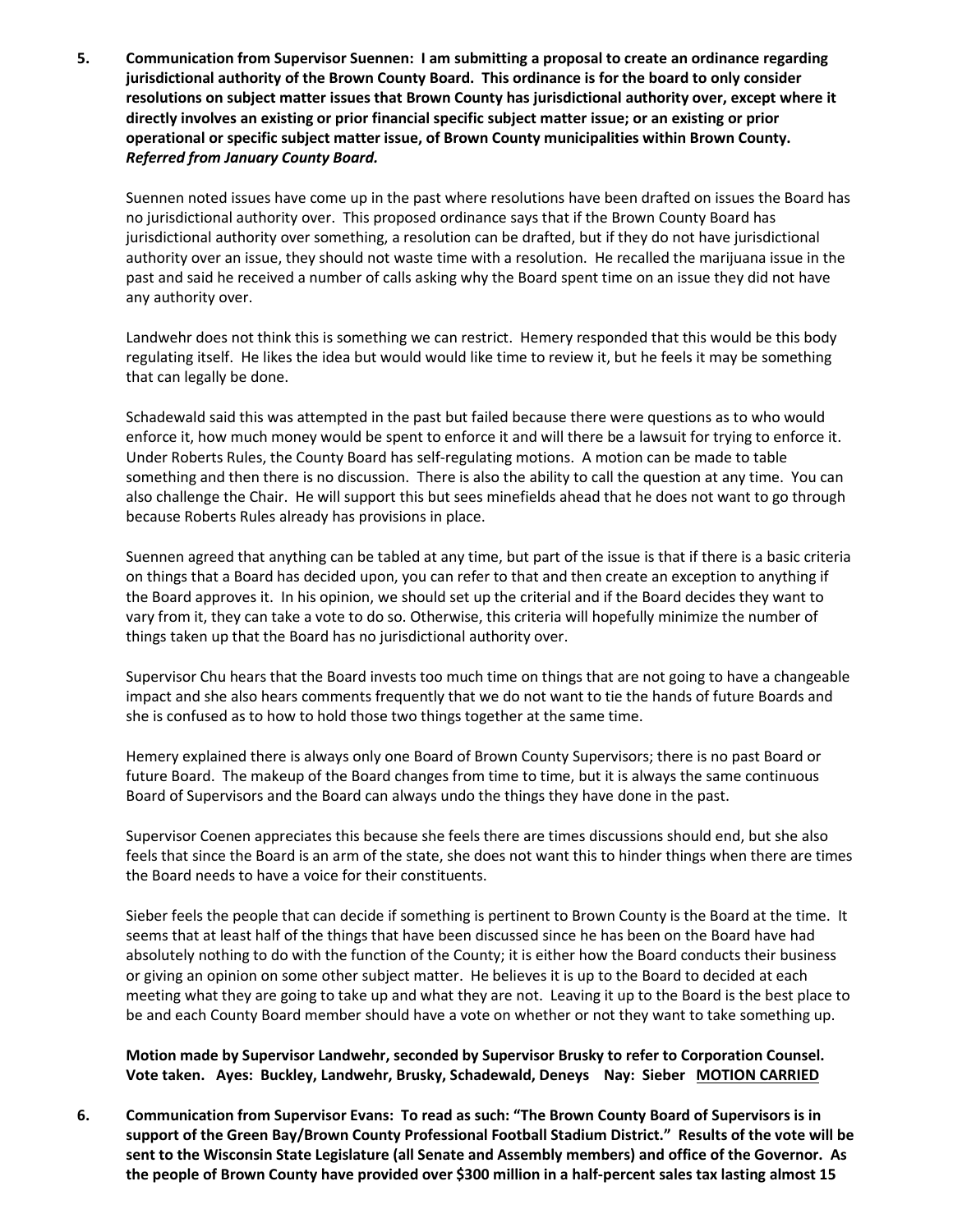**years, they should have a voice in support (or dissolving) of the District and subsequently District Board (oversight body). This vote of support (or lack there-of) should be conducted through representation, on behalf of the of the constituent, by their respective County Board Supervisor. Please send correspondence inviting Representative David Steffen, Aaron Popkey of the Green Bay Packers and Patrick Webb of the Stadium District Board to attend this meeting.** *Referred from January County Board.* 

Sieber introduced Representative David Steffen, Green Bay Packers Director of Public Affairs Aaron Popkey, Professional Football Stadium District Director Pat Web and Professional Football Stadium District Chair Chuck Lamine. A handout of FAQs, a copy of which is attached, was distributed to the committee by the Stadium District Board.

Rep. Steffen thanked the committee for inviting him to this meeting. He spoke to the "why" of the draft proposal contained in the agenda packet. There are three primary reasons that he has drafted this legislation for community discussion, debate and reflection.

1. Honoring his commitment. As an employee of the Packers in 2000 Steffen made a commitment to the community that related to the temporary nature of all elements related to the referendum. This proposed legislation is his way of honoring his commitment and promise relating to the referendum. It is imperative to him that every commitment he made during the campaign be honored because without those commitments, we would not have the beautiful, bountiful stadium we have and the Packers would not have the success they have today.

Steffen outlined the history of the Packers meeting with the state legislature in 1999 to express the dire situation of the team over a long-time period. It was projected that by 2005 the Packers would be insolvent as they were losing \$8 million dollars a year and did not have much of a reserve. Their facility was only generating revenue 10 days a year and one way for financial selfreliance was to have a facility that generated revenue all year long. The proposal was then unveiled and the Packers began their campaign to see where the public stood and the tax was ultimately passed.

- 2. Transparency and oversight. Rep. Steffens feels transparency and oversight is insufficient, to say the least. The Stadium District controls more money than 22 of the 24 communities in Brown County, yet it is has less transparency and oversight than all of them. Every township and municipality have a very structured process of reviewing bills and invoices and having this information publicly available. This is an appropriate standard to have but does not exist at the Stadium District. He is not saying there is anything wrong going on, but when you take in free money from the government, the least that is expected is a great amount of transparency. Steffen provided the last six years of audits indicating there are issues with the handling and those issues should be addressed.
- 3. Rush to a new lease involving the stadium. This is critical and Steffen is very concerned. There is currently a lease in place between the Stadium District and the Packers that the Stadium District has a tremendous authority over, much of which they do not need to report on. The lease runs through 2033 with five consecutive two-year extensions. There have been discussions about the Stadium District wanting to get the lease from the Packers and amend it, but Steffen is concerned about that because very few of the members even know what is contained in the 140 page document. There has also not been any outside legal counsel to provide a presentation or independent evaluation. Before there is a new lease, every single community, the County Board, Village of Ashwaubenon and Green Bay City Council should be aware of what is contained in the process.

Steffen wants to make it abundantly clear that the legislation he provided is an incredibly rough draft; a whiteboarding exercise. The bill is a series of decisions that the community or legislature would have to make along the way. The legislation has not even been referred to get a bill number. It was the opportunity to have a very frank and important discussion because the lease currently provides a tremendous amount of opportunity for the community once we get to a trigger date in 2031. It was built in to ensure that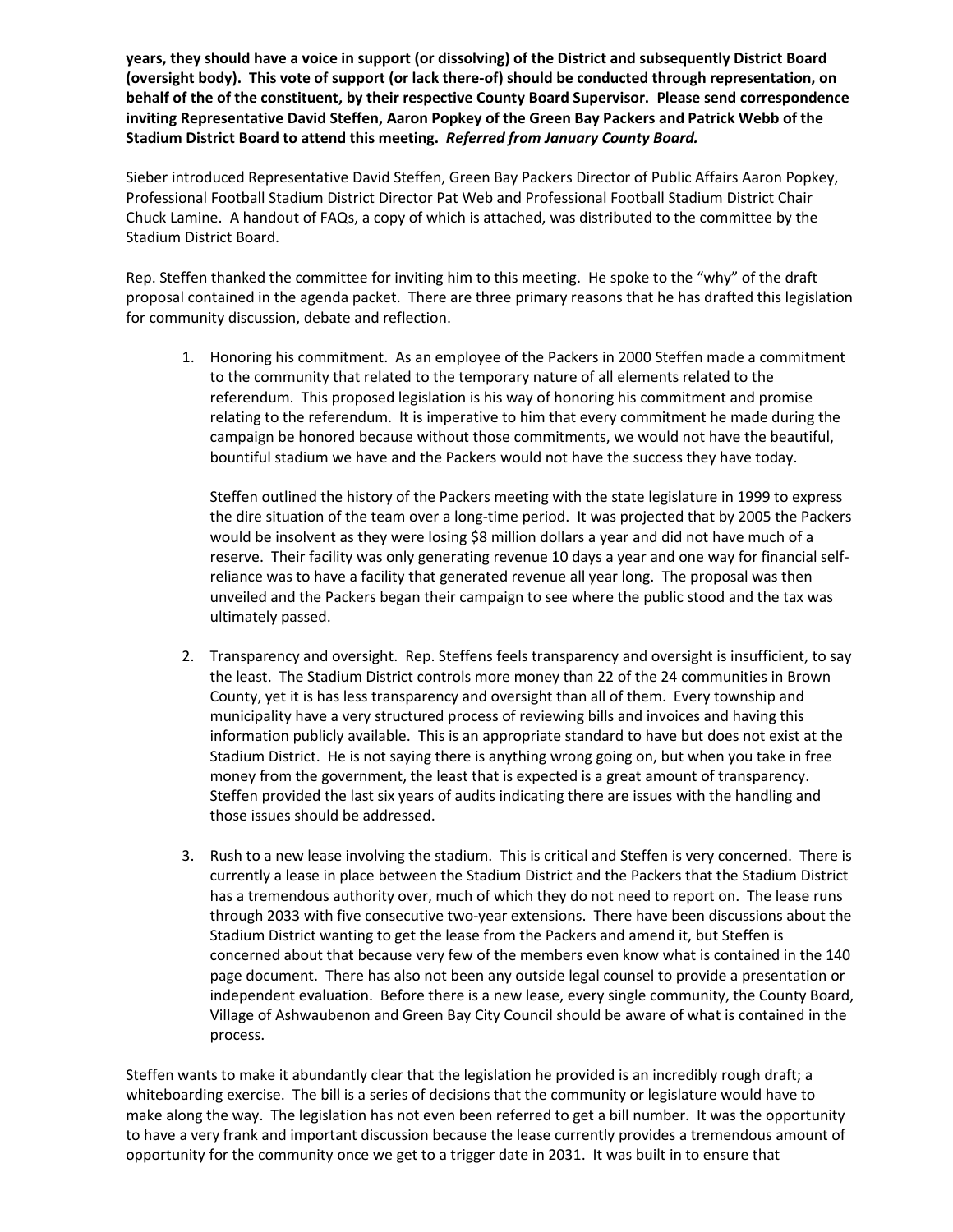everything was temporary. The sales tax went away and there is language in the current law that provides a self-destruct mechanism for the Stadium District. Further, the Packers created a very long offramp on the financial support. After 2031, the lease still has opportunities to extend to 2043, but the expenses stop for the communities while the revenue continues to flow from the ticket tax.

In closing, Steffen said the two most important things are that the Stadium District provides additional transparency and oversight of Stadium District funds and secondly, under no circumstances should the lease be extended, modified or renewed until there has been an independent outside legal evaluation and expression of the current lease to the County Board, City of Green Bay, Village of Ashwaubenon and the community so there is a full throated understanding of what the terms are of the existing agreement.

Stadium District Executive Director Pat Webb informed he has no personal stake in keeping the District going and he would be fairly happy if it could be eliminated. In addressing some of the issues brought up, Webb informed the Stadium District is a government body, they notice all their meetings and provide the same kind of line-by-line expense reports that other governments do. They are very transparent and give a very detailed list of all general operating expenses to the Board every month.

Regarding the rush to a new lease, Webb said there really is not a rush. The Packers have asked the Stadium District to look into a new lease. The lease is built on building the place and things like that and there is a lot of extra language that could be streamlined. The Packers have made a big investment and have said they want to extend it to protect their long-term investment.

Webb continued that the District has no money of their own. All the money they have is committed to the team, other than \$700,000. The District has no discretionary funds whatsoever, other than an economic development fund that was created by negotiating a special provision with the team for the ticket tax from special events at the stadium. Originally that would have gone to the team, but the District was able to siphon that off and use it for things like bringing the girls WIAA tournament here and projects at the Resch Center and Resch Expo.

The District has money put away in a fund that matures every year to meet the obligations to the team on an annual basis per the lease and the legislation. This started at \$3.4 million dollars and it goes up by a percentage each year. This year they owe the team about \$5.2 million dollars and they have investments that come due that equal that amount and they turn that over to the team for the lease.

Webb agrees that the sales tax portion of the amount paid to the Packers ends in 2031, but the 10% ticket tax portion goes to the Packers forever. That is in the lease and legislation and that money flows to the team. There is no other source of funds, so when talking about taking \$60 million dollars from the District and distributing it to the public and then turning the obligation over to the City of Green Bay, it is saying the City needs to come up with \$60 million dollars and there has been talk that they can use the ticket tax. The District's view is that the ticket tax is already committed to the team so the City would have to tax residents to give refunds to the residents of other municipalities.

Webb concluded that he does not have a problem getting rid of the District and added that they got rid of the bonds in 10 years and the sales tax in 14 which is unheard of in this day and age of Stadium Districts. There were a lot of good decisions made by the Board. It is not the end of the District he is concerned about; it is taking money put away for a specific purpose and then asking another municipality to make it up.

Green Bay Packers Director of Public Affairs Aaron Popkey thanked the committee for the opportunity to be here. In going back to the redevelopment and effort and the discussion that took place, a lot of time was put into explaining why and it was generally understood that the Packers were in dire straits in terms of revenue and what the stadium provided and the stadium itself. There was a great discussion that involved many people to educate the community as to why this should take place and why it was needed and what the future would entail with the successful outcome. At that time, they also spoke of what would take place. The money was needed to redevelop Lambeau Field and provide a like-new stadium and a new source of revenue for the club to compete with other teams in the league. Popkey continued that at that time they said they were going to put money together – the team would have some money; the NFL would provide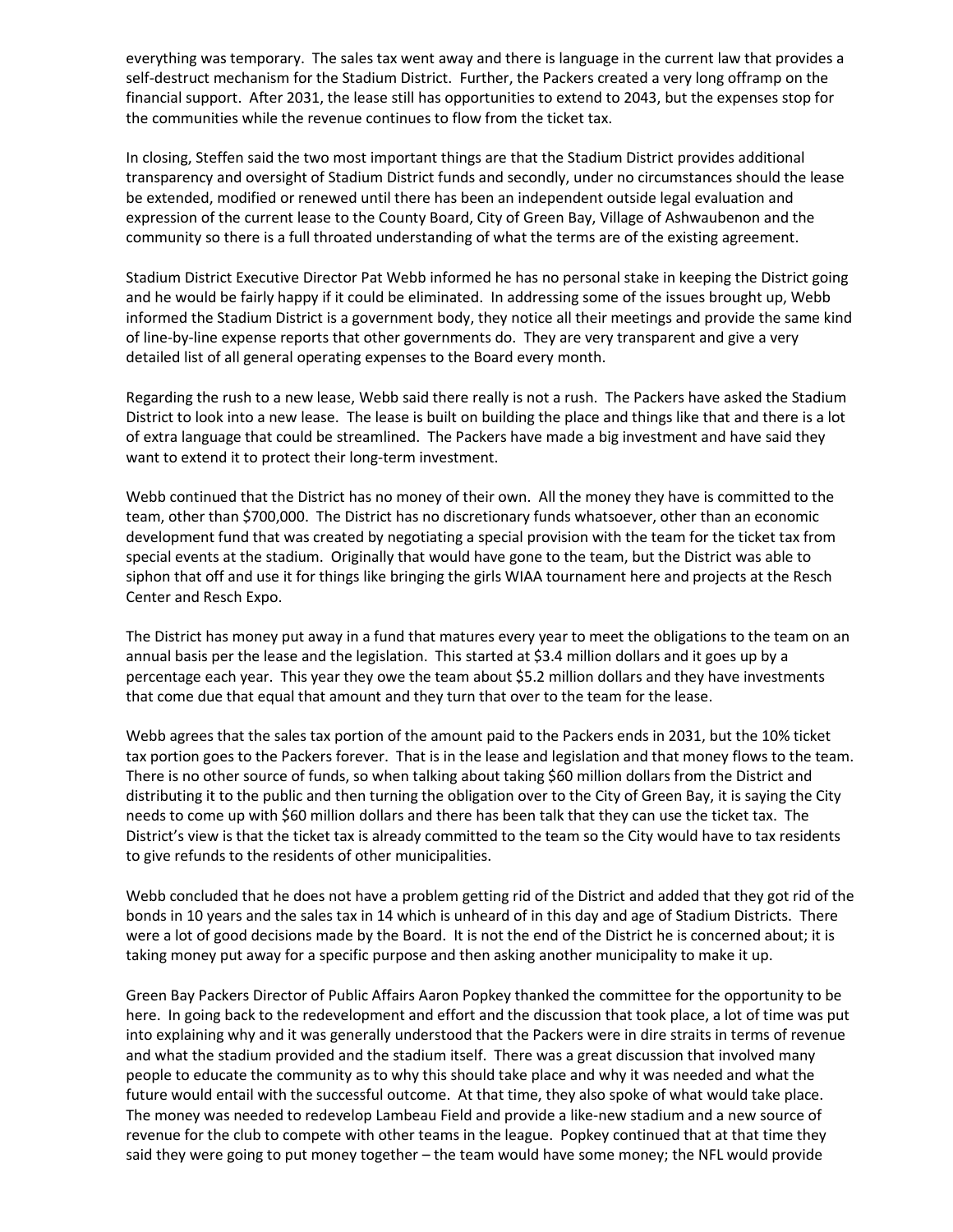some money and the public would provide some money to build a like-new stadium. They also spoke at the same time of the need to set aside money for the future upkeep of the stadium through the sales tax. Money was also set aside for obligations for maintenance and operations. The ticket tax was also part of that. There were two pieces that went into the redevelopment of the stadium and paying off the bonds that were used for construction was the public portion, but also setting aside the money for future operations and maintenance. It was clearly stated at that time that the sales tax money was going to be put aside to do that and the materials that were put together by the parties at the time did include that piece of information. Also in that information brick and tile, license plate and sales tax were addressed. The ticket tax is another portion of that. It is essentially money paid by those who go to the games to help keep up the stadium.

Popkey continued that at the time, the legislature and Brown County voters were explicit that the sales tax was exclusive for Lambeau Field purposes. The lease and contract were equally explicit. The proposed legislation ignores all of that and doles out the sales tax money to select homeowners and other favored recipients, disregarding the legislative and voter mandates and terms of the lease and contract which is irresponsible and illegal. The proposal also redirects ticket tax proceeds that have been legislatively and contractually dedicated to Lambeau Field to a wide variety of alternative uses believed to have certain appeal. The purpose of the ticket tax is to have season ticket holders and other attendees share in the cost of upkeep of the stadium they use and enjoy as spectators. The proposal is to single out one particular Green Bay facility and tax its patrons to fund completely unrelated programs and projects. Even setting aside the damage that would be done to the Packers finances and Lambeau Field's finances, it represents unprecedented, discriminatory and illegal taxation.

Popkey continued that the sales tax was set aside for a specific purpose as was the ticket tax. The people who attend games help pay for the upkeep of the stadium through the ticket tax which is contractually obligated to the stadium through the current lease and any extensions of the lease.

The process by which a lease extension is being discussed is very deliberate and Popkey said it is not rushed at all. It is something that was discussed years ago looking far down the road at the end of the lease at some updates that are prudent and needed. This has been discussed with previous administrations and more recently with Mayor Genrich and all the parties agree to it in terms of it making sense and looking at the future and what it looks like and what makes sense. These things take time and beginning to discuss it makes sense. There was a \$300 million dollar investment made by the Packers and the public and since then the Packers have spent an additional \$500+ million dollars on the stadium without any public tax money. There are plans to continue to keep the stadium up with significant investments in maintenance and operations as well as capital improvements. It makes sense to look past the current lease as the improvements and upgrades being made have a lifespan that go beyond the current lease and it is practical to discuss what the future looks like for multiple future generations.

Rep. Steffen heard almost three different versions of what the lease says. He has worked with attorneys in Madison and obviously this is something that should have greater involvement, not just seven members of the Stadium District Board without proper and full understanding of the lease making such massive decisions. Steffen agrees with most of what Popkey said, except the financial commitment ends in 2031. That is where the offramp is. There was commitment to faineance and operation. In terms of other points made, Steffen obviously has provided the highest standard of evaluation saying the legislation is legal. He does hope that the legislative detail can be set aside and that at least greater transparency and oversight can happen and also that no lease is acted up with any party without having a full understanding of what is in the current lease.

#### -Chuck Lamine, 2614 Indian Hill Drive, Green Bay, WI

Lamine informed the Stadium District puts out a check register for every meeting for every check that is cut and they also have an annual budget that is approved by statutes. The decisions made and funds expended fit in that budget. He reiterated what Webb said earlier that there is very limited flexibly for the dollars they have. It is identified in the statutes and clarified in the lease, similar to how the county process is carried out for things like the STEM building for which he was project manager.

Lamine continued that costs do not go away and the proposal would shift the cost to the City of Green Bay whose staff will have to allocate time for this and incur expenses and it will be added to the many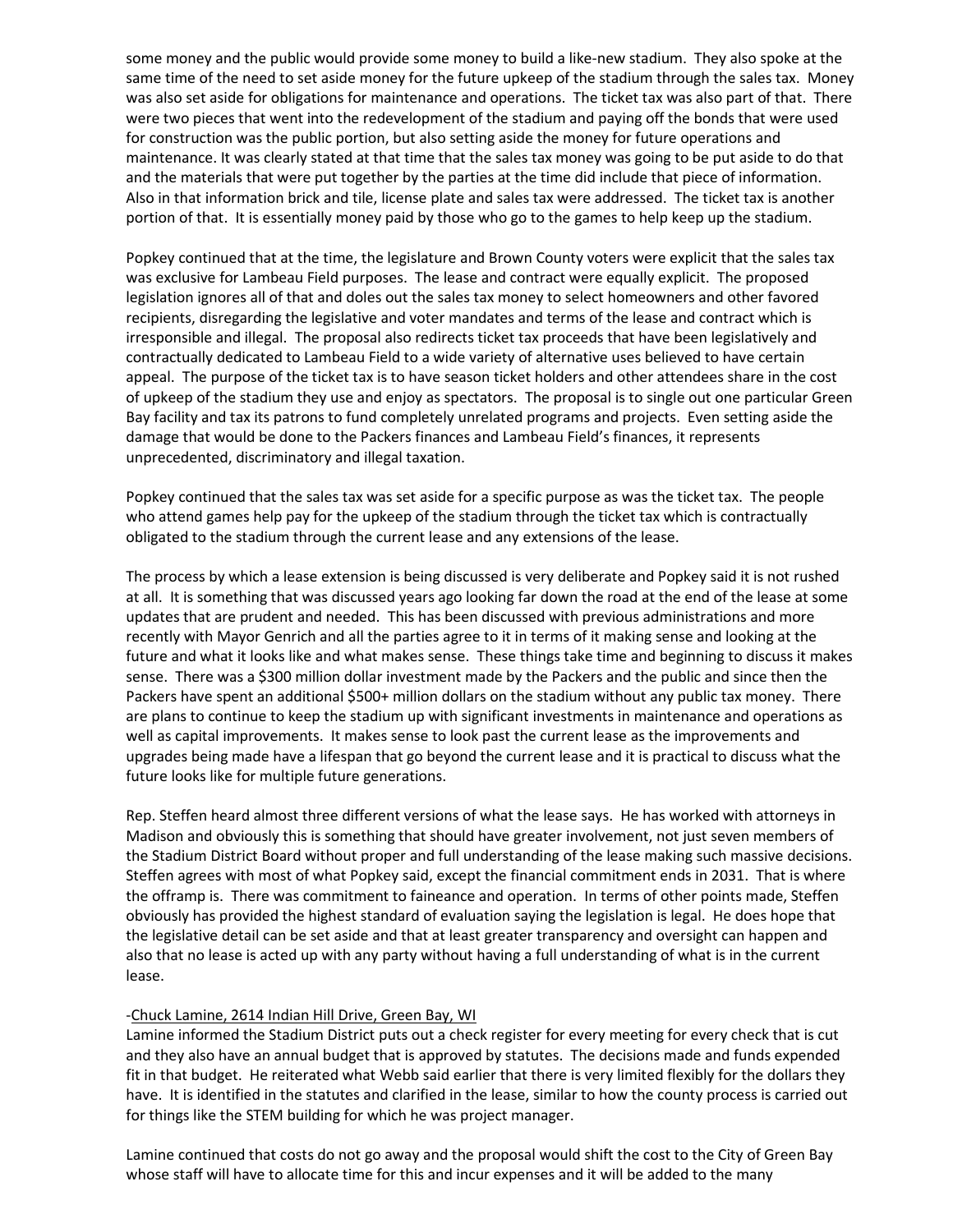responsibilities the City already has. The proposal as written in the whiteboard mechanism is an unusual way to do legislation. Funds have been collected to take care of the maintenance and the proposal to dangle a \$600 gift to every homeowner in the City of Green Bay does not seem like a very responsible approach for legislation. The body of the Stadium District is appointed by Brown County, City of Green Bay and Village of Ashwaubenon. He feels they have done a good job, but if the county does not agree, they can replace the members.

As a taxpayer in the City of Green Bay, Lamine takes the responsibility of taking care of and overseeing the jewel within the City very seriously. The work the Stadium District does with overseeing the maintenance is very serious and he acknowledged that someone else could do that, but the responsibilities are still going to be there and the cost of the maintenance is not going to disappear and he does not want it shifted to someone else, in this case the City. If that is done, maintaining Lambeau Field would be thrown into the same pot as maintaining streets, addressing flooding issues, etc. and he feels that is a difficult way to try to administer Lambeau Field, a very unique property.

Lamine concluded that he is honored to be on the Stadium District and work with Pat Webb and the check register and budget is available for anyone who would like to see it. The intention of the Stadium District is to be sure this facility, which is a jewel in our community, is taken care of forever.

At this time Supervisors had an opportunity to ask questions of Rep. Steffen, Webb, Popkey and Lamine. Sieber thanked these people for attending the meeting.

# **Motion made by Supervisor Buckley, seconded by Supervisor Schadewald to receive and place on file. Vote taken. MOTION CARRIED UNANIMOUSLY**

Supervisor Evans is not in support of the motion to receive and place on file and reminded that Brown County is an arm of the state government and, as such, has a say in this. The initial proposal bothers him because it says Brown County homeowners would get money, but because his district consists of many apartment complexes, many of his constituents would get zero dollars since they are not homeowners. Secondly, the whiteboard nature of Rep. Steffen's proposal bothers Evans. It is absolutely evident that it is not cut and dried for any reason to absolve the District. Evans concluded that the people in Brown County should have a say in this and he feels the Stadium District needs to stay in place and we need to send this position to the state.

Supervisor Van Dyck spoke in support of the motion to receive and place on file, not because he agrees with the dissolution of the Stadium District Board, but because at this point what we are discussing is the opinion of one representative of the State of Wisconsin. He would rather wait to take a position on this when there is actually some legislation.

Supervisor Landwehr opined that sending a letter to Madison at this time when it is not referencing a bill is putting the cart way before the horse. He agrees that the Stadium District serves a purpose, but to send a letter at this time is premature.

Supervisor Lund agreed with Van Dyck and feels that keeping the Stadium District Board is up to Green Bay and any entity that has authority over this. Further, if they got rid of the Board and the City has to fund the stadium, they would have to make sure the Packers pay for proper maintenance for the stadium or they could move to another city at the end of the lease and Green Bay would be stuck with a stadium that could be in disrepair. Lund feels it is appropriate to have an oversight Board to make sure the necessary maintenance is being taken care of but at this time he feels receiving and placing this on file is appropriate.

Supervisor Buckley feels receiving and placing this on file is appropriate at this time as this is simply in draft form.

Supervisor Suennen also feels receiving and placing on file is the correct action as there is no concrete legislation. This is an exercise we gained knowledge from, but to create a document in support of something at this time would be an exercise in futility.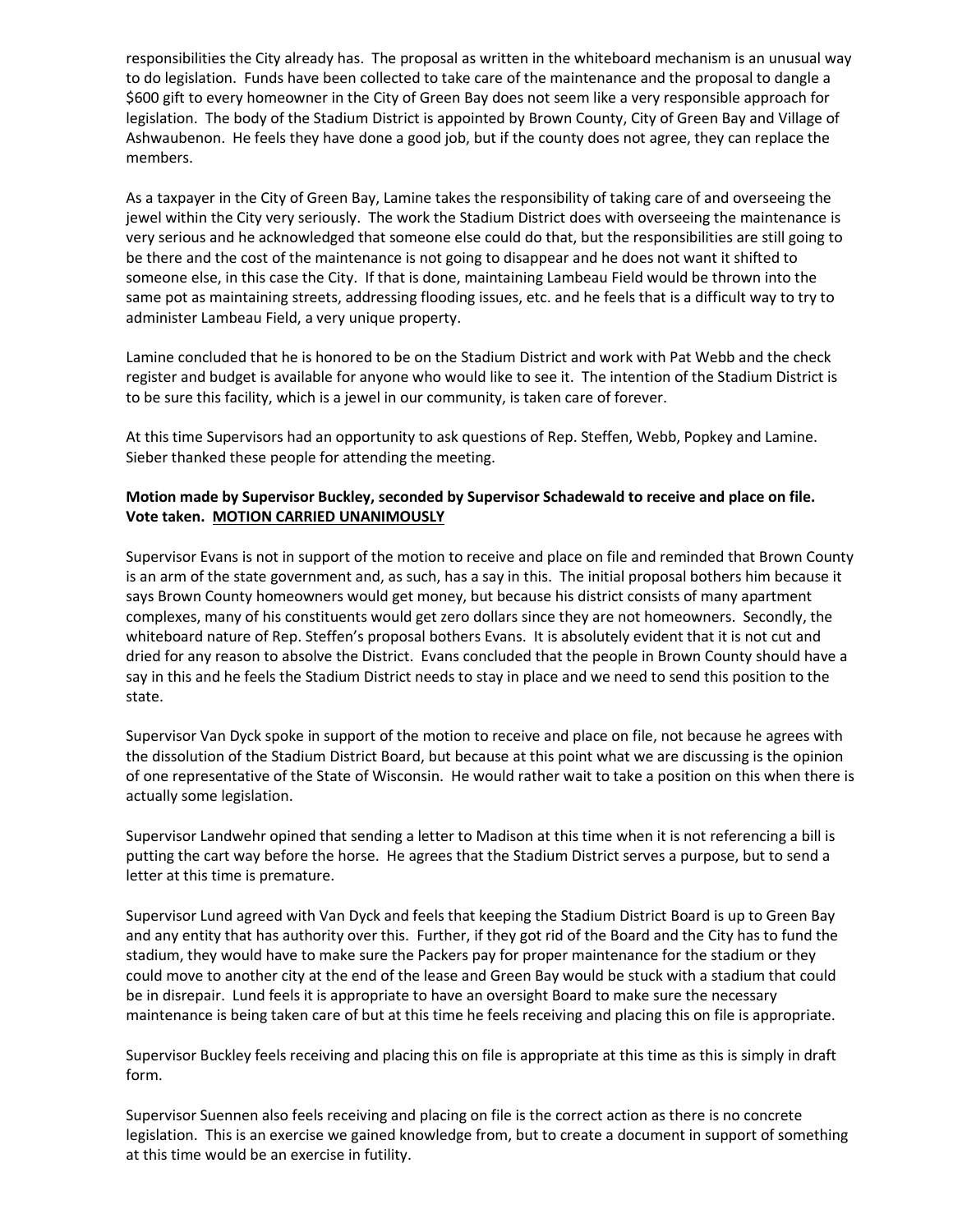Supervisors Coenen and Borchardt thanked the guests for coming to the meeting and putting in the work they have and also thanked the committee for allowing the discussion.

*At this time a vote on the earlier motion was taken.* 

#### **Resolutions & Ordinances**

**7. Ordinance to Amend Chapter 2 of the Brown County Code of Ordinances.** 

**Motion made by Supervisor Landwehr, seconded by Supervisor Schadewald to suspend the rules and take Items 7, 8 & 9 together. Vote taken. MOTION CARRIED UNANIMOUSLY**

**Motion made by Supervisor Landwehr, seconded by Supervisor Deneys to hold Items 7, 8 & 9 until the next Executive Committee meeting. Vote taken. MOTION CARRIED UNANIMOUSLY**

**8. Ordinance to Create Subsection 2.06(10) of Chapter 2 of the Brown County Code of Ordinances.**

*See action at Item 7 above.* 

**9. Ordinance to Create Section 2.18 of Chapter 2 of the Brown County Code of Ordinances.** 

*See action at Item 7 above.* 

#### **Other**

#### **10. ARPA Funds Discussion.**

Director of Administration Chad Weininger provided an ARPA Allocation Process Overview Sheet, a copy of which is attached. He outlined the information and said the county's total award was \$51 million dollars, \$23,828,408 of which was allocated in the 2022 budget, leaving \$27,555,774 available. Part of the remaining available funds were used for the Cofrin 911 Tower and Library boardroom, leaving \$24,255,774 available to be split up equally between the oversight committees. Weininger also talked about the process and timeline for appropriating the remaining allocation as set forth on the handout and then answered several questions from Supervisors.

*No action taken.*

#### **11. Audit of the bills.**

**Motion made by Supervisor Deneys, seconded by Supervisor Buckley to acknowledge receipt of the bills. Vote taken. MOTION CARRIED UNANIMOUSLY**

#### **12. Such other matters as authorized by law.**

The next Executive Committee meeting will be held on March 7 at 5:30 pm.

#### **13. Adjourn.**

# **Motion made by Supervisor Schadewald, seconded by Supervisor Brusky to adjourn at 9:43 pm. Vote taken. MOTION CARRIED UNANIMOUSLY**

Respectfully submitted,

Therese Giannunzio Legislative Specialist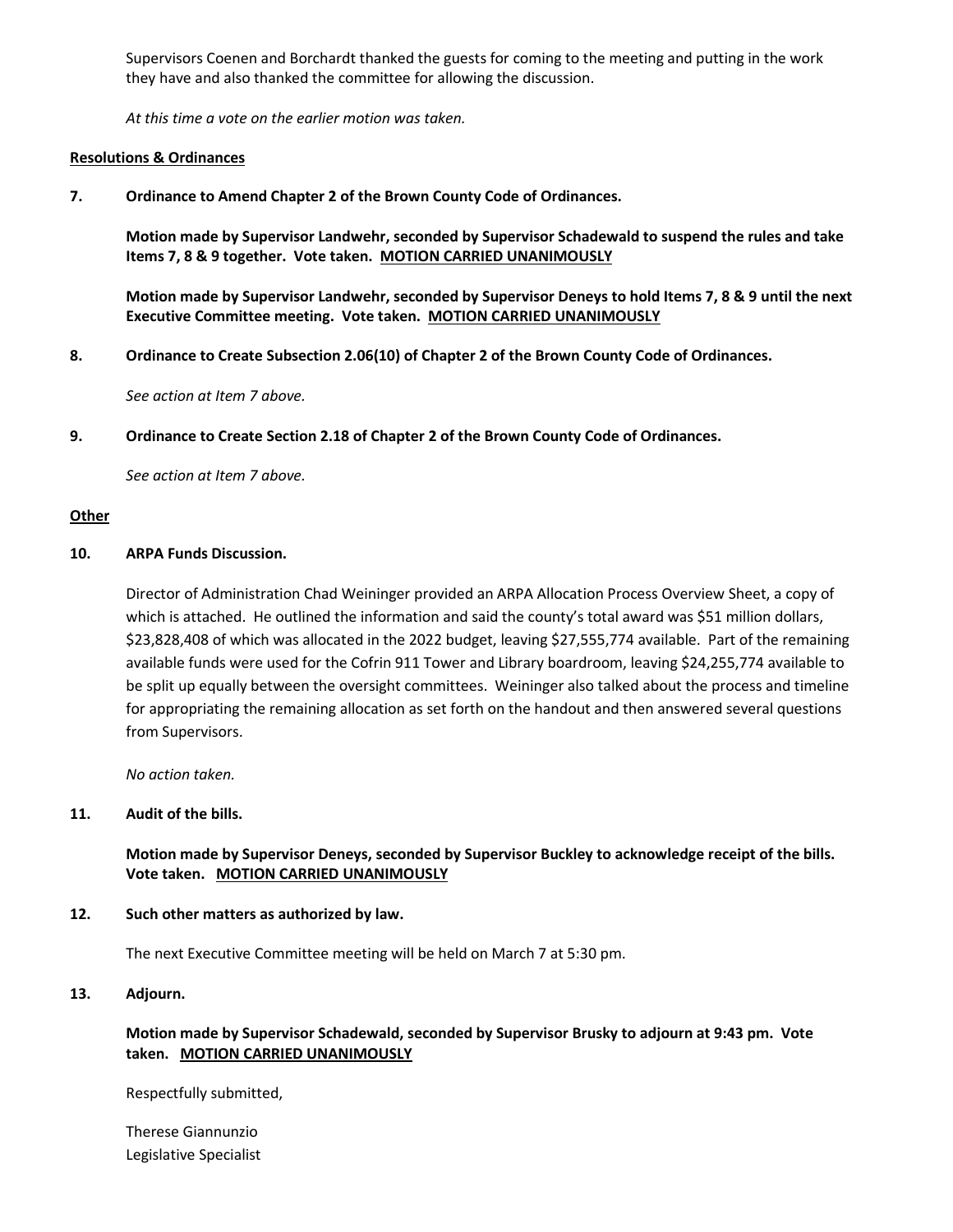# **GREEN BAY /BROWN COUNTY PROFESSIONAL FOOTBALL STADIUM DISTRICT**

# **FREQUENTLY ASKED QUESTIONS**

#### 1. **What is the Stadium District?**

The Green Bay/Brown County Professional Football Stadium District is a special district under the provisions of Chapter 229 of the Wisconsin Statutes. The District serves a public purpose in its jurisdiction (Brown County) by providing recreation; encouraging economic development and tourism; reducing unemployment and bringing needed capital into the District's jurisdiction. To these ends, the District provides grants for special events and capital projects.

The District has an ownership interest in the Lambeau Field Complex and currently serves as landlord under the lease agreement with the City of Green Bay and Green Bay Packers. As landlord, the District has ongoing responsibilities including but not limited to managing funds held in trust; planning capital improvements; monitoring standards for maintenance; repair and improvement; planning special events; and ensuring compliance with targeted business participation and workforce diversity requirements.

# **3. How is the Stadium District governed?**

The District is governed by the District Board, which is comprised of seven members. The Mayor of the City of Green Bay appoints three members subject to confirmation by the City Council; the Brown County Executive appoints three members subject to confirmation by the County Board; and the President of the Village of Ashwaubenon appoints one member subject to confirmation by the Village Board of Trustees. Each Board member serves at the pleasure of the appointing authority.

#### **4. What bas the Stadium District accomplished?**

Accomplishments of the District can best be viewed in the context of several phases as follow:

a. Planning and Organization Phase (May 2000 to May 2001):

During this phase the focus was on developing the organization structure and relationships necessary to complete its duties under the Act. The District secured Board appointments, hired staff, established an office, negotiated and entered into the Lambeau Field Lease Agreement By and Among the District, City of Green Bay and Green Bay Packers. The Construction Administration Agreement By and Between the District and Lambeau Field Redevelopment, LLC was negotiated and executed. The District enacted the sales tax, ticket tax, and a plan of financing was developed and executed including the issuance of bonds.

b. Construction Phase May 2001 to December 2003:

The District administered the Lambeau Field Lease Agreement and Construction Administration Agreement, received and invested and administered project funds, implemented the commemorative brick and tile program and provided oversight of the renovation to ensure that the project was completed on time, within budget and consistent with the architectural program.

c. Post-Construction Phase January 2004 to Present:

During this phase a major emphasis was given to ending the District's sales tax as quickly as possible by retiring all outstanding debt and fully funding the required statutory escrows for  $\int_{\ell}$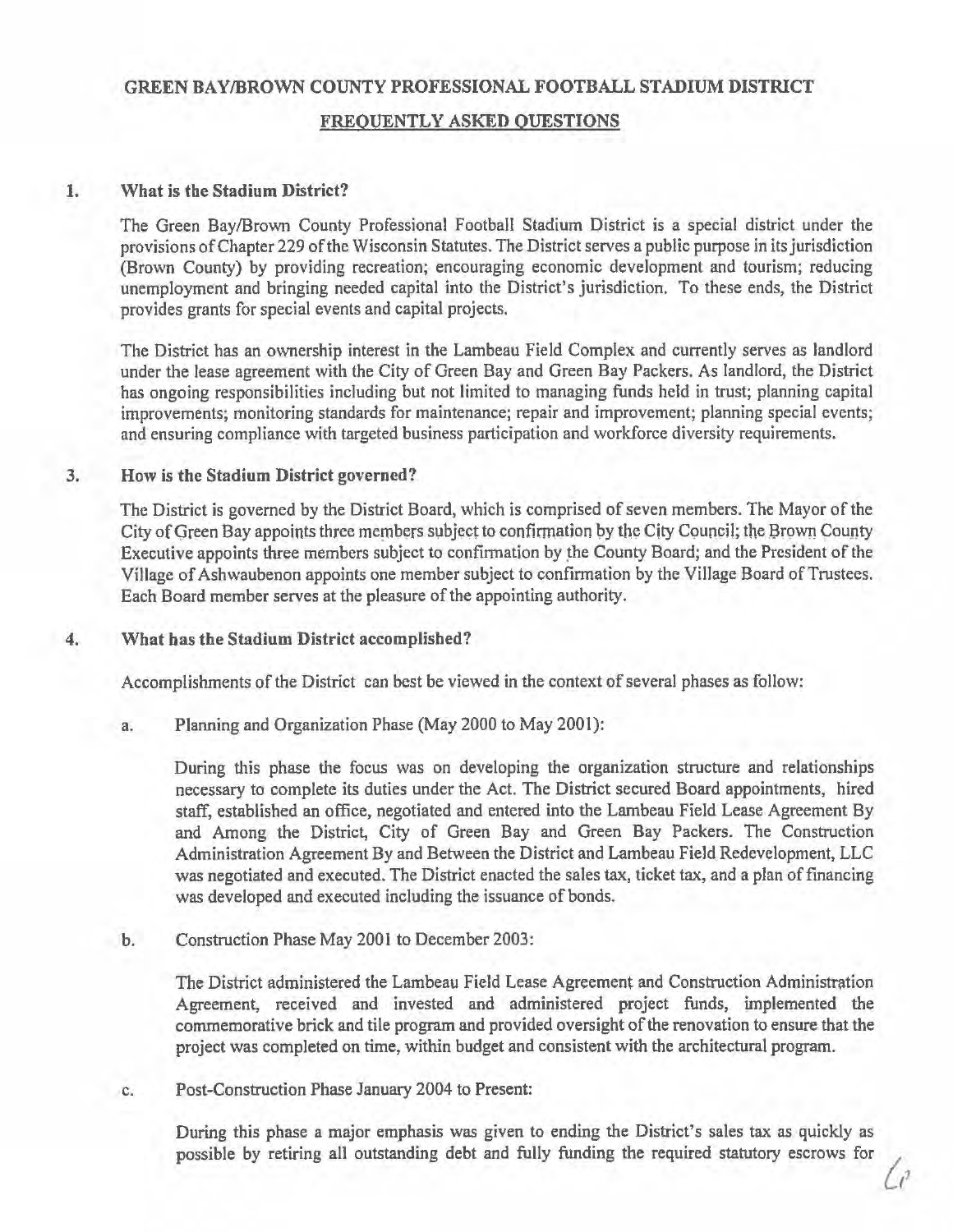stadium operations and maintenance and District administrative expenses. All debt was retired on August 1, 2011 and escrows were fully funded in 2015 which allowed termination of the District's sales tax.

The District continues to serve as landlord of the stadium and administers provisions of the Lease including:

- Receiving, investing, and managing funds,
- Processing draws for operations and maintenance and capital improvements,
- Designed and implemented the commemorative brick and tile program that has generated approximately \$2.6 million in gross District revenue,
- Monitoring post-construction targeted business participation and workforce diversity,
- Coordinating the user fee and ticket tax with the Packers and City of Green Bay,
- Coordinating the planning, funding and monitoring of capital improvements projects with the Team. Since 2003 the District has provided nearly *\$50* million to support improvements at the stadium including but not limited to the south endzone renovation and concourse improvements.
- Conducting the annual insurance review with the City and Team,
- Working in coordination with the Team and other organizations to produce over \$2,000,000 in District revenue for the District's Special Event and Economic Development Fund and generate local economic impact through the following Lambeau Field events:
	- $•$  Snocross WSA 2004 2006,
	- College Hockey Frozen Tundra Hockey Classic UW vs. Ohio State 2006,
	- Religious event-Leap of Faith 2007,
	- Welcome Home for Vietnam Veterans LZ Lambeau 2010
	- Concerts Kenny Chesney 2011 and 2015, Billy Joel 2017 and Paul McCartney 2019,
	- College football UW vs LSU 2016 and UW vs. Notre Dame rescheduled from 2020 to 2026 due to COVID, and
	- Packers Hall of Fame Induction Ceremony Brett Favre 2015
- Providing over \$2.7 million in grants from the Special Events and Economic Development Fund for capital projects and events to foster economic development and tourism.
- Implementing the Standards for Maintenance Monitoring Program with the cooperation of the Team to:
	- Protect the Team and taxpayer's investment in the Lambeau Field Complex.
	- Maintain a clean, safe and secure environment for tenants, employees and the public.
	- Meet customer service expectations.
	- Reduce operating costs by fostering the efficient operation of systems and minimizing downtime through preventive maintenance.
	- Extend the useful life of assets and identify assets in need of repair or replacement

# **4. Did legislation intend for the District to dissolve?**

Legislation provides that the District may be dissolved by action of the District Board. Dissolution is optional and not mandatory. The District prepared a Future of the Stadium District Discussion Paper dated August 29, 2013 that was used as the basis for discussions and meetings with State officials, the Packers, local elected officials and the Brown County Taxpayers Association. Based upon the input received and an extensive analysis of the Lease and legislation, the District decided to continue operations.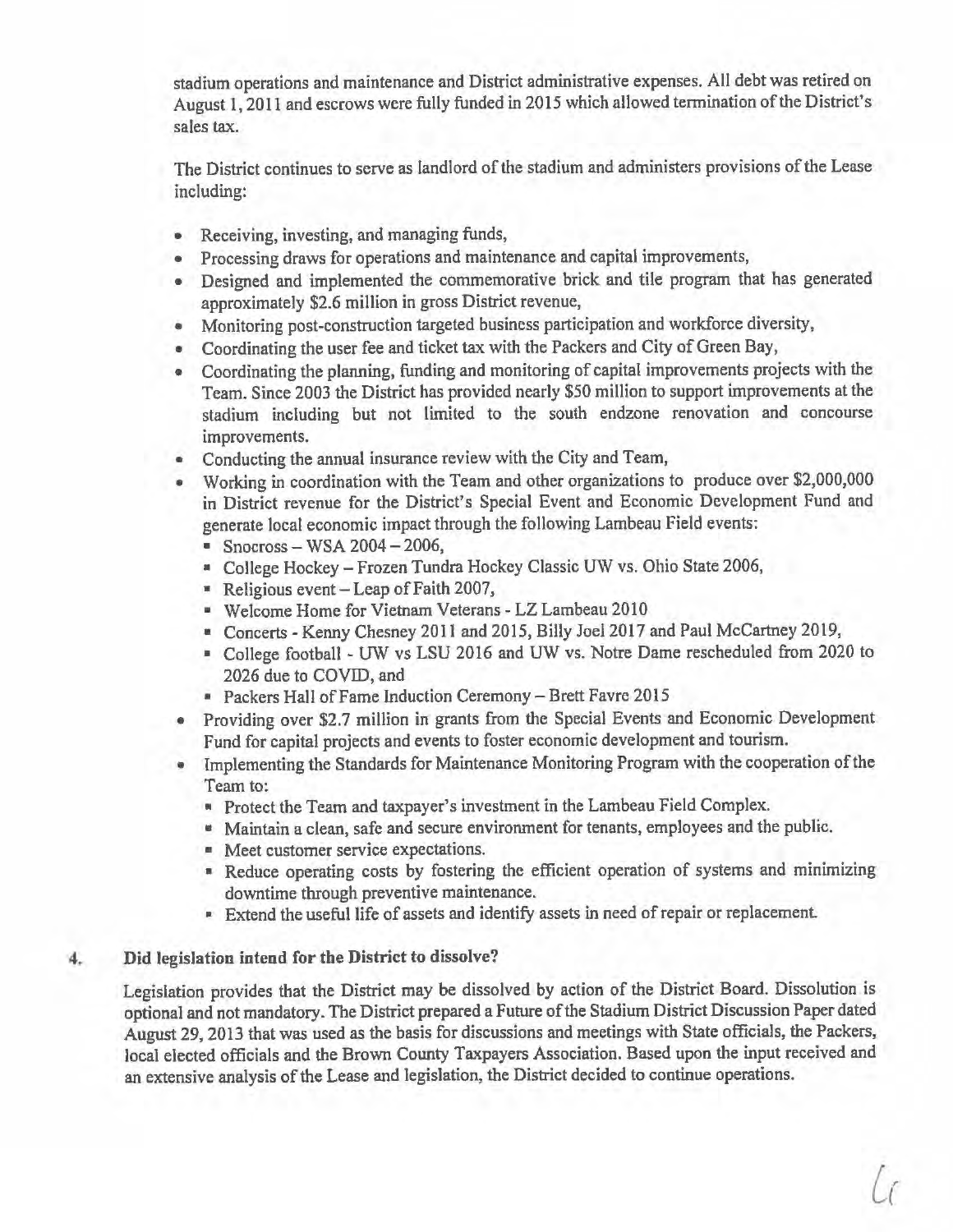Dear Members of this Committee:

My name is Randy Griswold. I am a Brown County resident and have been for nearly fifty years. I served as an Ad Hoc Committee member that was charged to draft Redistricting Boundaries based upon the recent 2020 census.

I found the process to be fair and productive and based upon objective data that was provided to us as Committee members. Although our final recommendation was not well received by the Brown County Supervisors as a group and subsequently revised, the process we went through to come up with our recommendation was worthwhile.

In retrospect, it would have been beneficial to have had a better understanding of the County's expectations as to the various realities of redistricting. The group that was assembled to revisit the process we undertook, I feel has provided the needed guidance for future Committees to look at when it comes to Redistricting based upon changing population measures.

I am in support of the proposed Chapter 15 Revised Redistricting proposal, and feel it better defines the realities of redistricting with better guidance, in writing.

Thank you

Randy Griswold<br>1<sup>041</sup> U<sub>I</sub>IIAGE GRIEN CT.<br>GB  $54313$